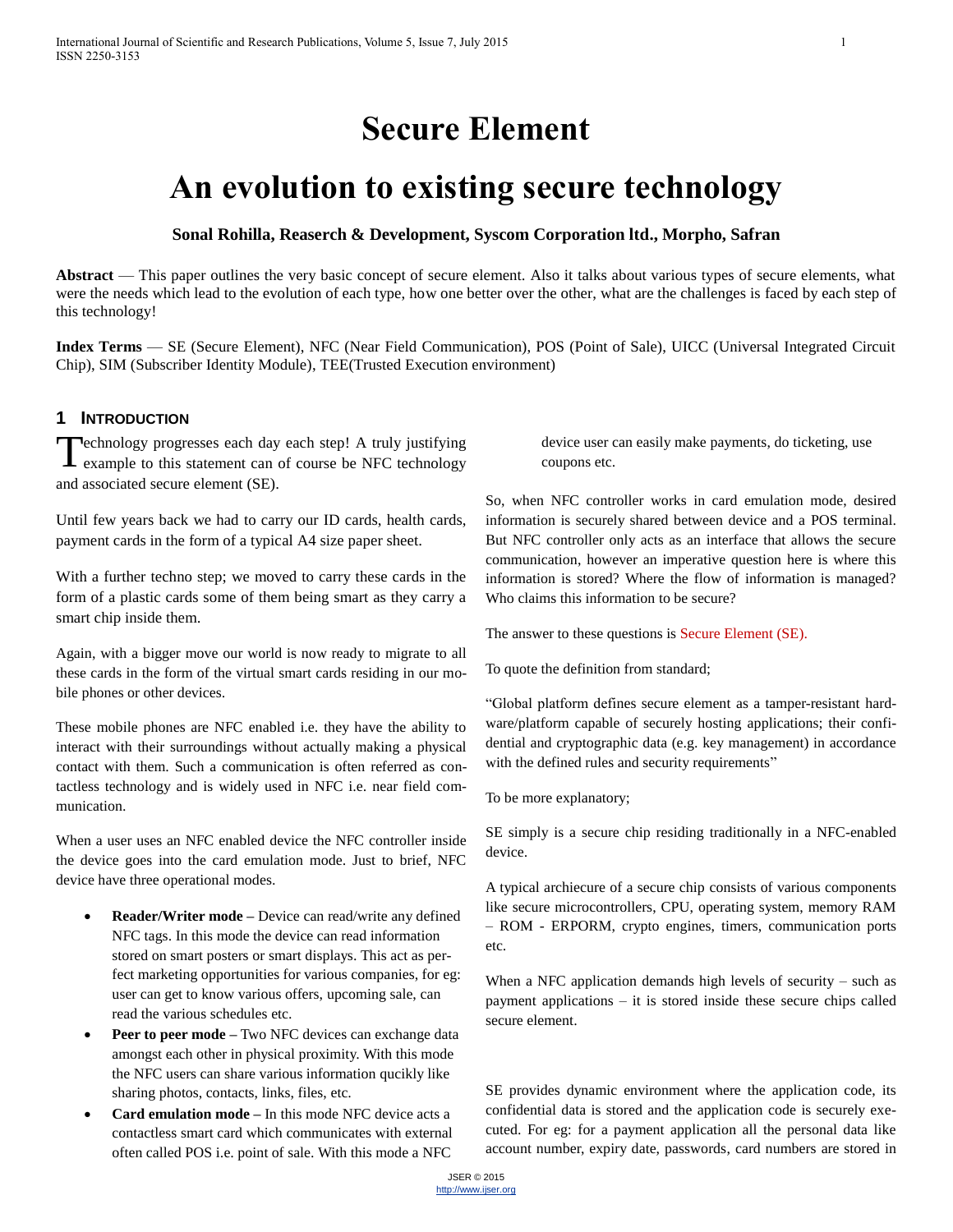secure element and then the safety of its secret information can be trusted upon.

To be more specific, application inside the SE performs several tasks like; handshaking with the POS terminal, responding to queries received from terminal, authenticating the card, filtering data to be shared etc; but it is the SE that provides secure execution environment for applications to perform all their defined tasks.

# **2 ARCHITECTURE OF SE**

Secure Element follows the widely accepted HTTP Client – Server communication model. Due to this fact its deployment becomes compatible with existing infrastructure and also inherits the advantages of HTTP communication like scalability and high availability.

To initiate interaction, a communication session is estalished between client and server. All further communication taken place within that session. Often the client is responsible for initiating the communication session.

The main components involved in SE architecture are:

- 1. Service provider
- 2. Admin Server
- 3. Mobile phone
- 4. Secure Element
- 5. Application

In this arrangement the admin server acts as HTTP server and admin agent act as HTTP client. The communication session is termed as administrative session. The initiation of this admin session can be triggered by:

- a device external event, for example a Push message sent by an Admin Server. Here the request is initiated by admin server
- an Admin Agent internal event, for example a timer. Here the request is initiated by admin agent (client)
- an administered SE application request. Here the request is initiated by application residing in SE.
- a device application request. Here the request is initiated by a mobile application.

The communication between the admin server and admin agent takes place by using HTTP protocol. The admin agent is responsible for interpreting these HTTP responses from server and further converting them into APDUs understandable by application residing in SE. This structure of HTTP request/response and APDUs exchanged between admin agent and application is defined by Global platform specification [1].

Depending on the type of secure element (discussed over later sections of this paper) the admin agent can be implemented in following ways:

- 1. For UICC SE: Admin agent is implemented in the application security domain i.e. APSD. The application resides in the secure element which inturn resides in the UICC card.
- 2. For Embedded SE: Admin agent is implemented in the trusted execution environment in mobile phone
- 3. For a micro SD card SE: Admin commands will be forwarded to SE through mobile application implemented using JSR 177 for java ME.



# **3 TYPES OF SECURE ELEMENT**

Depending on the place where SE resides inside a NFC device; there are three form factors of SE:

- UICC SE
- Micro SD card SE
- Embedded SE (eSE)



# **UICC SE**

In this the SE is housed inside the UICC operating system.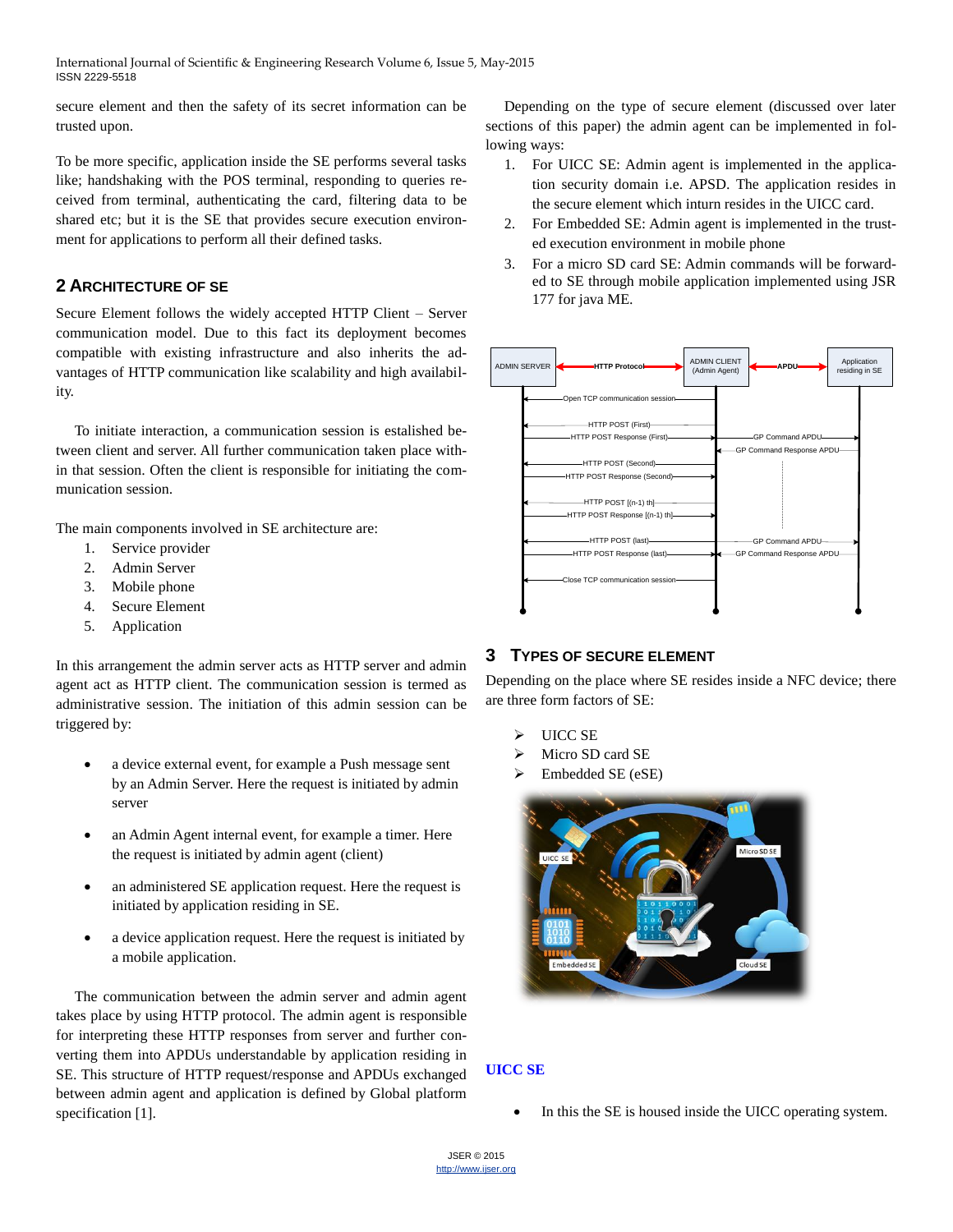- UICC communicates with the NFC controller in the handset through a Single Wire Protocol (SWP)
- Is detachable from the device

## **Advantages of UICC SE:**

- UICC and SWP interface are standardly defined by ETSI so supported by majorly all MNO's. Thus savind additional cost of deployment
- UICC is removable so can be changed among devices. In case of a change the SE and associated application remains with the UICC giving in some way portability and compatibility features.
- Since application resides in SE, SE further in UICC so in case of lost the app secure data can be destroyed thus protecting from threaths and mishandling.

### **Challenges for UICC SE:**

 Quite known fact that memory has always been a critical issue for a UICC or

> SIM card so in some cases the applications find insufficient memory in UICC. In order to have some more memory some how the compromise has to be done for performnace so again an issue for such secure and critical applications.

 Controlled mainly by MNO so conflicts come with business needs of other entities

### **Micro SD SE**



- SE is stored in a standalone microcontroller chip.
- Chip can be plugged in and out of device as and when needed.
- Can be with or without embedded Antenna
- Issued and owned by a 3rd party (banks, etc.). No involvement of MNO and OEM

## **Advantages of Micro SD SE**

- A minimum NFC device can be converted easily into a highly secure NFC device by just inserting a micro SD card
- Highly portable as it can be easily removed and replugged into a device. Applications can also be easily removed
- Many applications can exists in same SD card

## **Challenges for Micro SD SE**

- Costly as compared to other SE's
- Applications have to share space in SE
- The keys remain with service provider so business conflicts with application providers

## **Embedded SE (eSE)**

 SE is stored in a microcontroller chip which is directly housed into the device mother board.



- Cannot be removed from the device.
- Issued and managed by either the OEM (Original equipment manufacturer) or MNO (mobile network operator)

## **Advantages of eSE:**

- Since it is embedded into the device so offers more performance
- Power consumption is also less

### **Challenges for eSE:**

- An intact dependency on the device manufacturer
- Applications can only be accessed with the same device

All the above described SE's have interdependencies on each other for a complete solution deployment to customer. For eg: an application developer have to depend on the SE manufacture to allow a space in SE. SE has to depend on the handsets for further deployment. All in all, the entire ecosystem is much coupled thereby making the system as complex and less flexible. A solution to breach such dependencies is moving SE to a remote location i.e. Cloud Based SE.

# **Cloud Based SE**



Sensitive data is stored in the

cloud rather than locally on the mobile phone or any other device.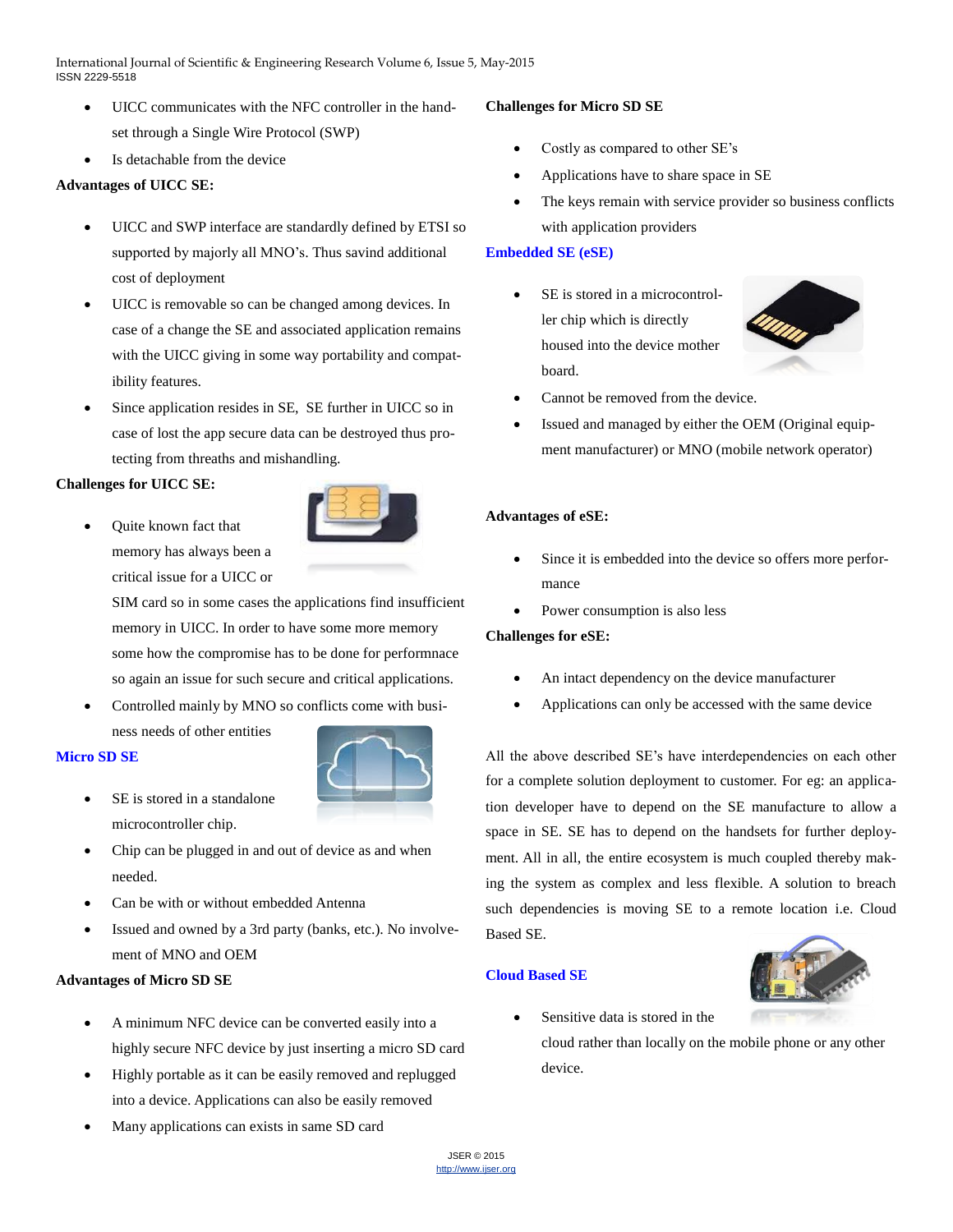When the user conducts a transaction, the data is pulled from a remote virtual secure element in the cloud in encrypted format

#### **Advantages of Cloud Based SE:**

- **Cost Effective:** The cost is directly proportional to the amout of data hold by SE. Since the data increases timely with more and more applications and usgae so the cost of SE significantly increases. Such a cost is avoided in cloud based SE where it will only handle the user and mobile authnetication rather than storing data.
- **Easier delopyement:** Easier to implement the NFC services as there is no need to explicitly integrate the SE in phone.
- **Support multiple applications:** In other SE space is shared with various applications and as discussed above cost α space, so keeping the tradeoff, there exists always a limit to support the number of appicatons. In cloud based, no such limit exists.
- **Single store for all data:** User will be easy to access all applications from a single NFC enabled device as all the data will be stored in a single cloud umbrella.
- **Less chances of stealing:** Since the complete ecosystem is working online in this case so, one it will be easy to detect the crime source and second the stealers would have fear in doing so.
- **Easy for user access via web browser:** Since the virtual seccure element is stored in cloud so user can access their services via any standard web browser. Additionally there is no nedd to maintain a seprate mobile wallet to mange the services.
- **Complete secure even in case of Lost and found:** No threat as everything resides in cloud and nothing on users device.
- **Linking to multiple could SE:** Single NFC device can esily be linked to muliple cloud SE's

#### **Challenges for Cloud based SE:**

Although the processing time will be fast enough as much more computing can be applied on server than on the SE residing on device but it is predicted that it can take much more time for the request initiated from user to reach the cloud and return the response to POS terminal.

4 End Note

To end this paper, it can be just said that Secure element is underneath technology which is showing an escalating growth in various sectors. An evidence to this statement is the below representation collected from web.





Being a telecom professional or a simple user of this technology it's worth to know about it..

## **ACKNOWLEDGEMENT**

I would like to acknowledge my co-workers organization for supporting and encouraging me throughout the course work.

## **REFERENCES**

- [1] GlobalPlatform Device , Secure Element Remote Application Management, Version 1.0
- [2] NFC Forum
- [3] Global Paltform Card Secification v.2, Amendment B

# **AUTHOR**

**Author Name:** Sonal Rohilla